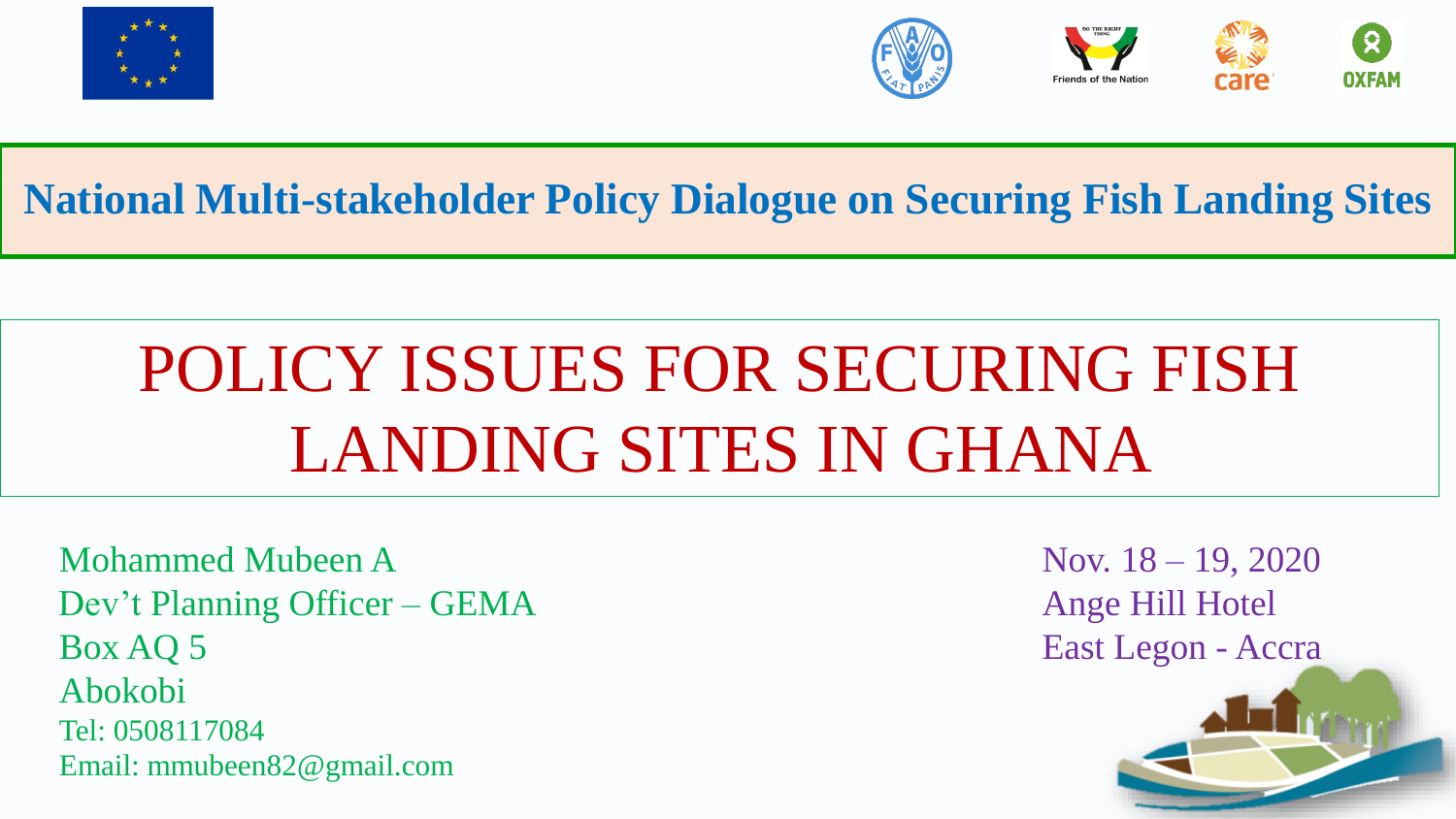





- Ghana government regulations and laws governing the fisheries sector
- Medium Term Development Policy Frame Work 2018-2021
- Identified Policy issues on fisheries and landing sites

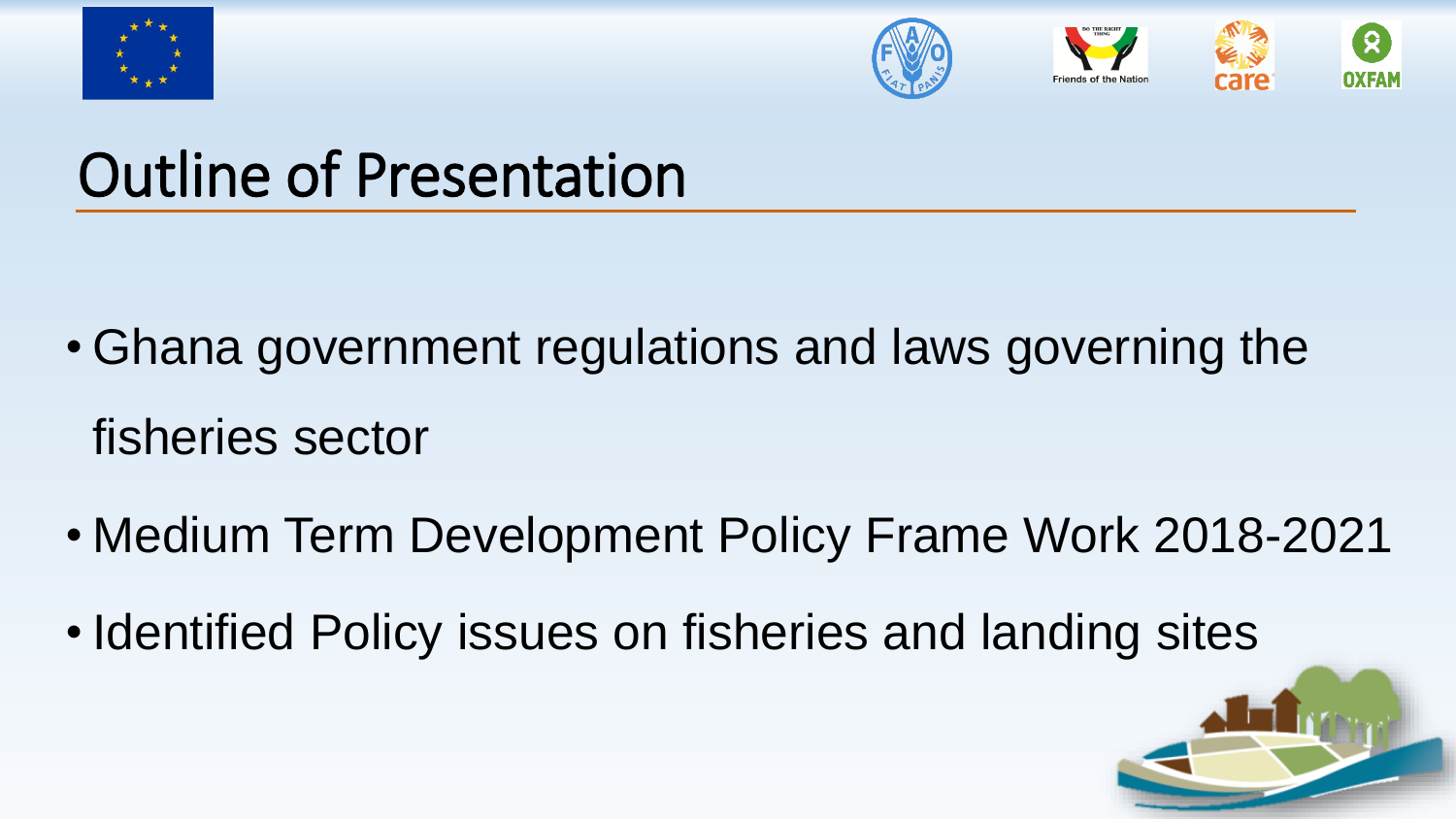



## **Background**

- The overall Government policy intent for the fisheries sector in Ghana is governed by:
- Fisheries Act, 2002 (Act 625) Fisheries (Amendment) Act, 2014 (Act 880) Fisheries Regulations, 2010 (L.I. 1968) and Fisheries (Amendment) Regulations, 2015 (L.I. 2217).
- The Republic of Ghana Fisheries and Aquaculture Policy (2008).
- The Ghana Fisheries and Aquaculture Sector Development Plan 2011-2016.
- The Fisheries Management Plan for the Marine Fisheries Sector 2015-2019
- Ghana Shared Growth Development Agenda (GSGDA II).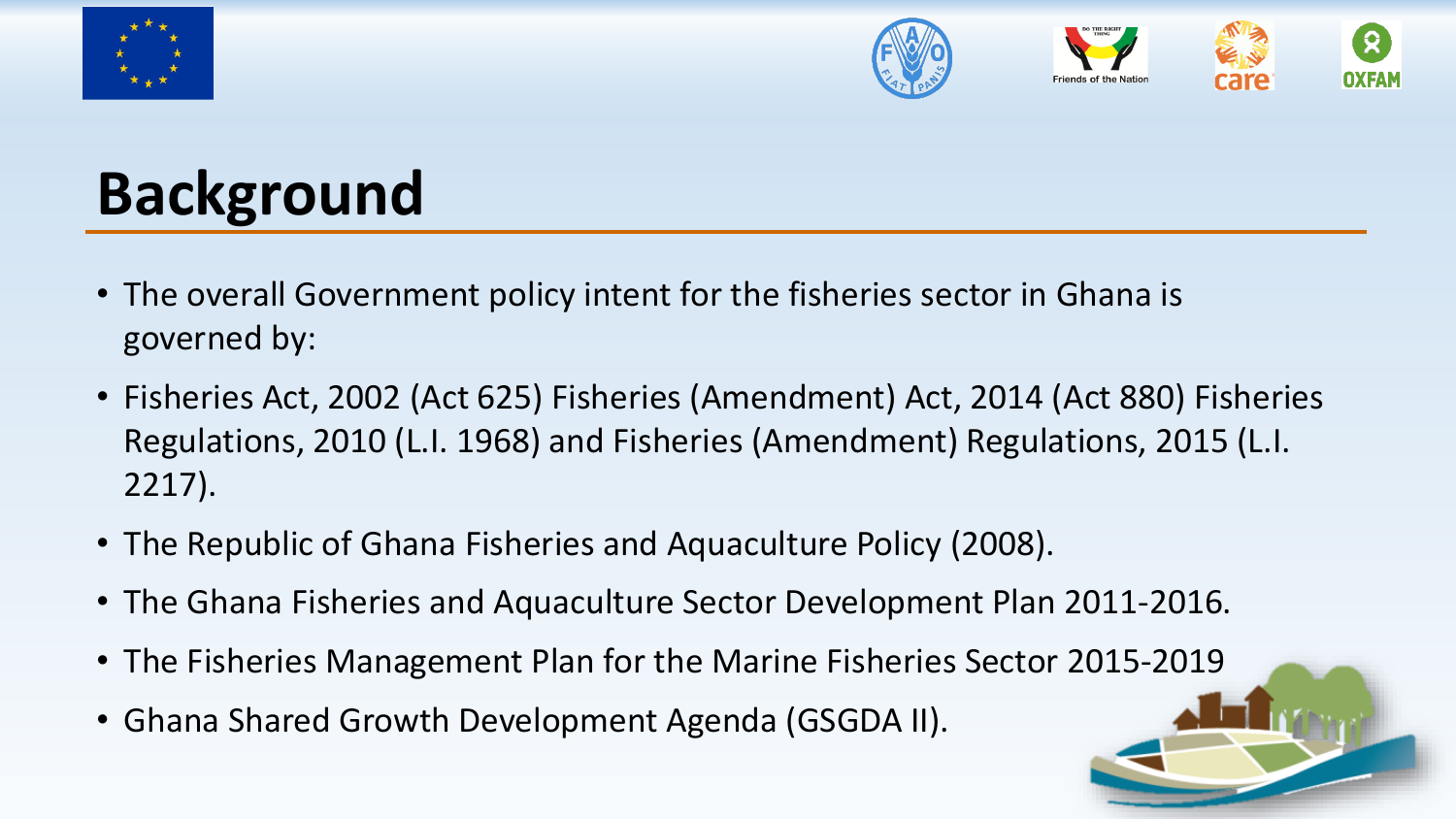



## **Regulations and Laws**

- ❖The policy document that is generated from these laws regarding the Fisheries Sector is the Fisheries Management Plans
- ❖The Fisheries Act 2002 Act 625 mandates the Fisheries Commission to prepare Management Plans
- ❖MoFAD will obtain cabinet approval for the Management Plan, provide financial resources and supervise implementation
- ❖The recent Fisheries Management Plan is for the period 2015 2019 informed by the GSGDA II which was the Development Policy Framework as at the time FMP was prepared

#### ❖There is also the Ghana Fisheries and Aquaculture Sector Development Plan 2011-2016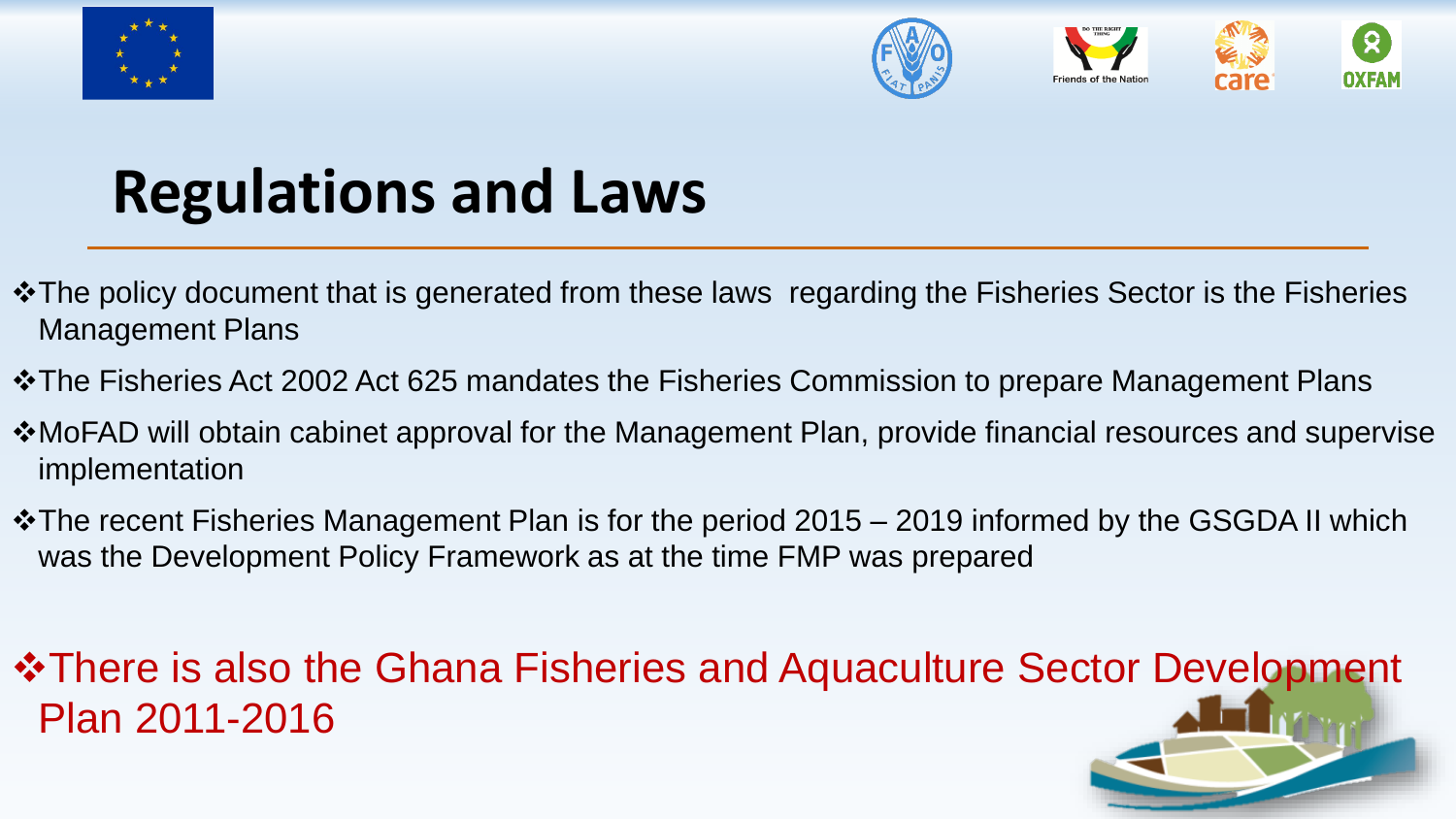



### Fisheries and Aquaculture Sector Development Plan 2011-2016

| <b>Policy Strategic Areas Of Focus</b>                                                                                                                        | <b>Targets</b>                                                                                                                                                                                                                                                                                                                                  |
|---------------------------------------------------------------------------------------------------------------------------------------------------------------|-------------------------------------------------------------------------------------------------------------------------------------------------------------------------------------------------------------------------------------------------------------------------------------------------------------------------------------------------|
| Policy Area 1: Management of fisheries, conservation of<br>aquatic resources and protection of their natural<br>environment                                   | 1. Quantity of capture fishery production maintained (no<br>fish stock collapses)                                                                                                                                                                                                                                                               |
| Policy Area 2: The promotion of value addition in the<br>fisheries sector and the improvement of livelihood in the<br>fisheries communities                   | 2. Value of annual fish income increased by US\$50 million<br>from value added projects<br>3. Fisheries sector achieving annual surplus of income<br>over costs of US\$ 50 million from value added projects<br>and efficiency gains<br>4. Ghana (the Port of Tema) remains a landing and<br>processing hub within the West Africa tuna fishery |
| Policy Area 3: The sustainable development of aquaculture                                                                                                     | 5. Aquaculture production has expanded ten times by<br>volume (100,000T per annum)                                                                                                                                                                                                                                                              |
| Policy Area 4: The improvement [and sustainability] of<br>services provided to the sector by the [Fisheries]<br>Commission] and other supporting institutions | 6. Fisheries management and compliance systems are in<br>place to allow effective control of all commercial fishing<br>effort in Ghanaian waters<br>7. Government of Ghana fisheries management costs are<br>self-funding (fisheries sector overall makes a fiscal<br>contribution to Government revenues)                                      |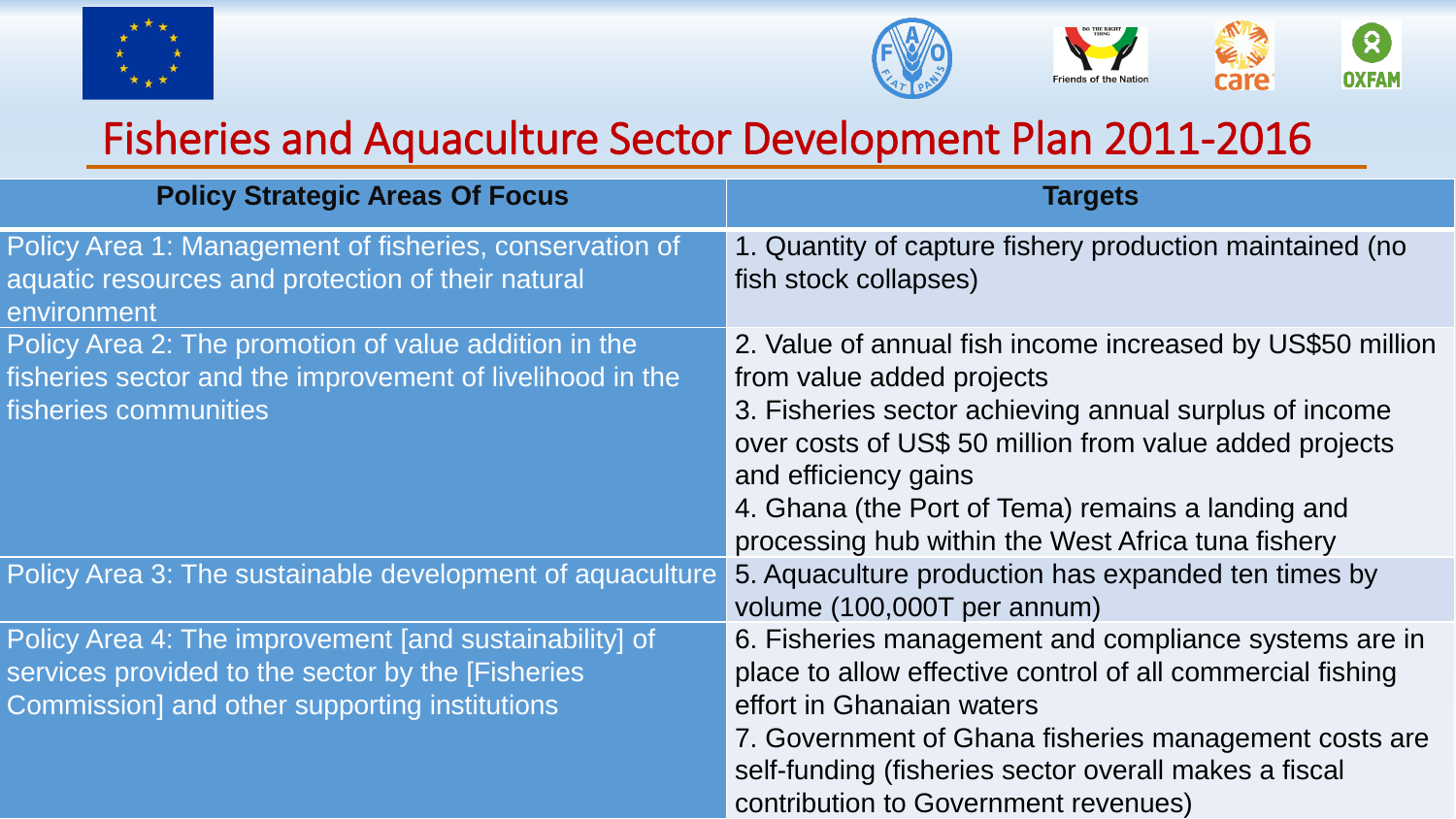



### **Medium Term Development Policy Frame Work 2018 – 2021**

- This document provides the basis and guidelines for the preparation of MMDAs Medium Term Plans
- The document have outlined a number of policy issues affecting the Fisheries And Aqua Culture Development
	- ➢weak involvement of communities in the management in the management of fisheries resources
	- ➢Lack of alternative livelihoods for coastal communities
	- ➢Low level of private sector investment
	- ➢Weal extension service delivery
	- ➢High cost of aqua culture inputs

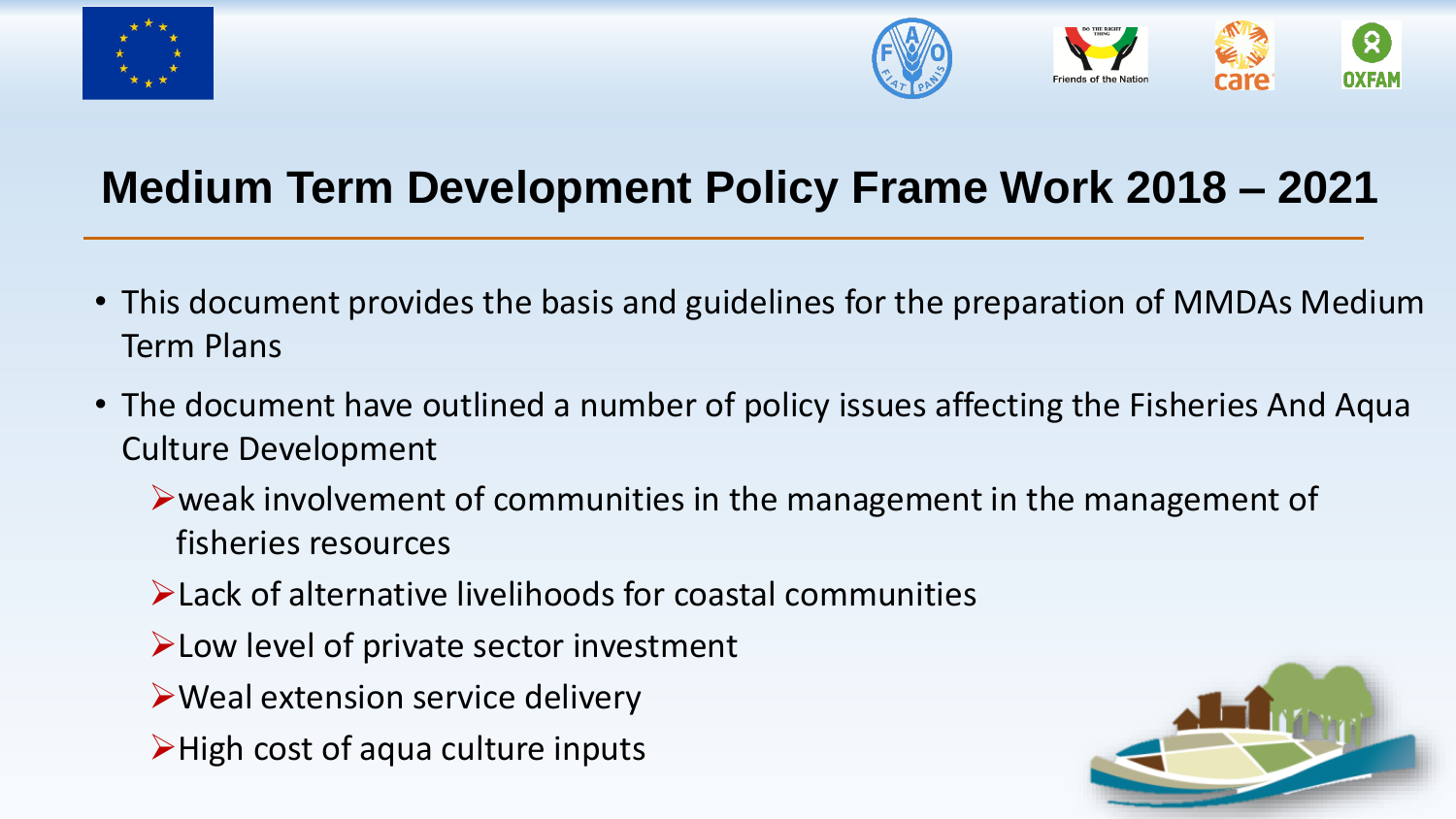File Edit View Window Help

μ

#### $\Box$ Open

 $|\blacksquare \boxtimes |\odot \triangledown |\blacktriangleright$  $101\%$   $\rightarrow$ 

Fill & Sign **Tools** 

| ⋍<br>q | <b>FOCUS AREA</b>                        | <b>ISSUES</b>                                                                                                                                                                                                                                                                                                                                                                                                                                                      | <b>KEY POLICY</b><br><b>OBJECTIVES</b>                                                                           |                                                                               | <b>STRATEGIES</b>                                                                                                                                                                                                                                                                                                                                                                                                                                                                                                                                                                                                                                                                                                                                                                                                                                                                                                                                                                                                                                                                                                                                                                                                                  | <b>IMPLEMENTING AND</b><br><b>COLLABORATING</b><br><b>AGENCIES</b>                                                                                                                        | GLOBAL/<br><b>REGIONAL</b><br><b>LINKAGES</b> |
|--------|------------------------------------------|--------------------------------------------------------------------------------------------------------------------------------------------------------------------------------------------------------------------------------------------------------------------------------------------------------------------------------------------------------------------------------------------------------------------------------------------------------------------|------------------------------------------------------------------------------------------------------------------|-------------------------------------------------------------------------------|------------------------------------------------------------------------------------------------------------------------------------------------------------------------------------------------------------------------------------------------------------------------------------------------------------------------------------------------------------------------------------------------------------------------------------------------------------------------------------------------------------------------------------------------------------------------------------------------------------------------------------------------------------------------------------------------------------------------------------------------------------------------------------------------------------------------------------------------------------------------------------------------------------------------------------------------------------------------------------------------------------------------------------------------------------------------------------------------------------------------------------------------------------------------------------------------------------------------------------|-------------------------------------------------------------------------------------------------------------------------------------------------------------------------------------------|-----------------------------------------------|
|        |                                          | quality<br>genetic<br>$\bullet$ Low<br>of<br>material<br>livestock<br>species<br>. Low level of husbandry<br>practices,<br>. Low productivity<br>and<br>of<br>handling<br>poor<br>livestock/<br>poultry<br>products<br>·Inadequate feed<br>and<br>water quality standards<br>for livestock<br>. Inadequate and poor-<br>quality data<br>· Inadequate<br>disease<br>monitoring<br>and<br>surveillance systems<br>. Low levels of value<br>addition to livestock and | 4.7 Promote<br>livestock and<br>poultry<br>development<br>for<br>food<br>and<br>security<br>income<br>generation | 4.7.1<br>4.7.2<br>4.7.3<br>4.7.4<br>4.7.5<br>4.7.6<br>4.7.7<br>4.7.8<br>4.7.9 | Finalise the Veterinary Services and Animal Production Bill and amend<br>the Veterinary Surgeon's Law of 1992 (SDG Target 16.6)<br>Enact legislation to cover poultry hatchery, livestock breeding, meat<br>inspection and dumping of poultry (SDG Target 16.6)<br>Ensure effective implementation of METASIP to modernise livestock and<br>poultry industry development (SDG Target 2.3)<br>Strengthen research into large-scale breeding and production of livestock<br>across the country (SDG Targets 2.3, 2.a)<br>Strengthen training facilities and establish additional ones in animal<br>health (SDG Target 2.a)<br>Intensify disease control and surveillance, especially for zoonotic and<br>scheduled diseases (SDG Target2.3)<br>Promote cattle ranching and provide incentives to the private sector to<br>develop grazing reserves for ruminants and livestock (SDG Targets 2.4,<br>16.1)<br>Facilitate the establishment of Livestock Development Centres in the<br>three agro-climatic zones in collaboration with the private sector, to<br>promote the production of cattle and small ruminants like sheep and<br>goats (SDG Target 2.4)<br>Facilitate access to credit for the industry (SDG Targets 8.3, 8.10) | Ministry of Food and<br>Agriculture<br>Ministry of Environment,<br>Science, Technology and<br>Innovation<br>Council for Scientific and<br><b>Industrial Research</b>                      | SDG 2, 8, 16<br>AU 4, 5                       |
|        |                                          | poultry produce<br>5. FISHERIES AND . Weak extension services                                                                                                                                                                                                                                                                                                                                                                                                      | 5.1 Ensure                                                                                                       | 4.7.10<br>5.1.1                                                               | Strengthen livestock and poultry research and adoption (SDG Target 2.a)<br>Provide adequate economic incentives to stimulate private sector                                                                                                                                                                                                                                                                                                                                                                                                                                                                                                                                                                                                                                                                                                                                                                                                                                                                                                                                                                                                                                                                                        | Ministry of Fisheries and                                                                                                                                                                 | SDG 2, 4, 12, 14,                             |
|        | <b>AQUACULTURE</b><br><b>DEVELOPMENT</b> | delivery<br>. Low levels of private<br>sector investment in                                                                                                                                                                                                                                                                                                                                                                                                        | sustainable<br>development<br>and                                                                                | 5.1.2                                                                         | investment in aquaculture development (SDG Target 14. b)<br>Provide consistent and quality extension service delivery (SDG Target<br>2.a)                                                                                                                                                                                                                                                                                                                                                                                                                                                                                                                                                                                                                                                                                                                                                                                                                                                                                                                                                                                                                                                                                          | Aquaculture Development<br>Ministry of Environment,<br>Science, Technology and                                                                                                            | 16                                            |
|        |                                          | aquaculture (small- and<br>medium-scale producers)<br>. High cost of aquaculture<br>inputs                                                                                                                                                                                                                                                                                                                                                                         | management<br>of aquaculture                                                                                     | 5.1.3<br>5.1.4<br>5.1.5<br>5.1.6<br>5.1.7                                     | Implement extensive fish farming programmes (SDG Targets 2.1, 2.3)<br>Design and implement a flagship intervention to be known as<br>Aquaculture for Jobs and Food (SDG Targets 2.1, 2.3, 4.4, 16.6)<br>Design and implement a new youth employment module to be known as<br>Youth in Aquaculture Development (SDG Targets 2.1, 2.3, 4.4, 16.6)<br>Implement Fisheries Nucleus Outgrower Scheme (SDG Target 14.b)<br>Develop aquaculture parks and promote construction of culturing<br>facilities (hatcheries, laboratories and fish feed mills) to reduce post-                                                                                                                                                                                                                                                                                                                                                                                                                                                                                                                                                                                                                                                                  | Innovation<br>Council for Scientific and<br><b>Industrial Research</b><br><b>Fisheries Commission</b><br>Ghana<br>National<br>Association of Farmers<br>and Fishermen<br>Canoe<br>Owners' | AU 6, 7                                       |
|        |                                          |                                                                                                                                                                                                                                                                                                                                                                                                                                                                    |                                                                                                                  |                                                                               | harvest losses (SDG Target 12.3)                                                                                                                                                                                                                                                                                                                                                                                                                                                                                                                                                                                                                                                                                                                                                                                                                                                                                                                                                                                                                                                                                                                                                                                                   | Association                                                                                                                                                                               |                                               |

 $\overline{\phantom{m}}$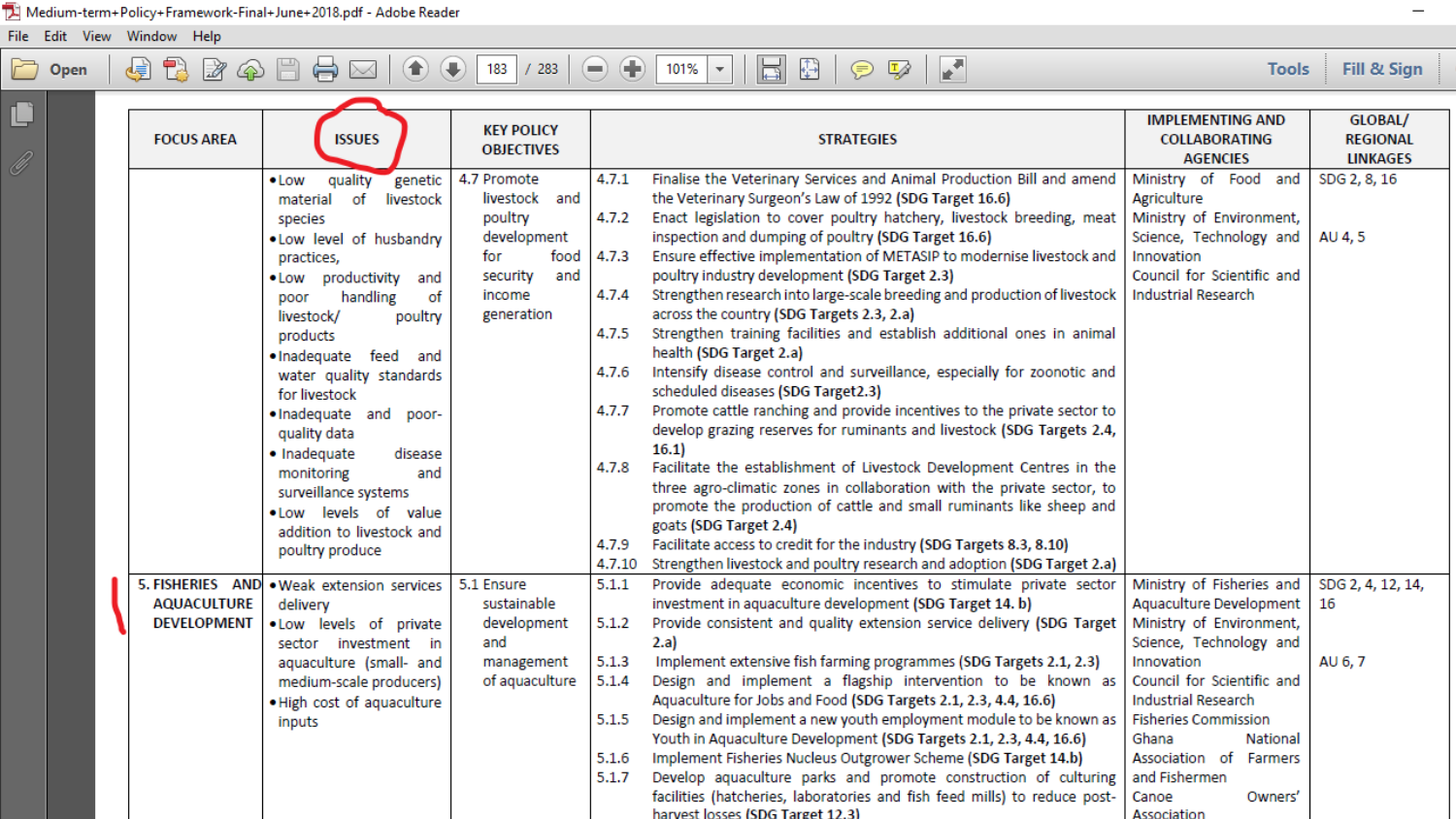#### File Edit View Window Help

| Þ  | <b>Open</b> | - 22 24 25 20      |                                            | 283<br>183     |       | 96.2%<br>⋹                                                                 | <b>Tools</b>                   | Fill & Sign       |
|----|-------------|--------------------|--------------------------------------------|----------------|-------|----------------------------------------------------------------------------|--------------------------------|-------------------|
|    |             |                    | 5. FISHERIES AND . Weak extension services | 5.1 Ensure     | 5.1.1 | Provide adequate economic incentives to stimulate private sector           | Ministry of Fisheries and      | SDG 2, 4, 12, 14, |
|    |             | <b>AQUACULTURE</b> | delivery                                   | sustainable    |       | investment in aquaculture development (SDG Target 14. b)                   | <b>Aquaculture Development</b> | 16                |
|    |             | <b>DEVELOPMENT</b> | . Low levels of private                    | development    | 5.1.2 | Provide consistent and quality extension service delivery (SDG Target      | Ministry of Environment,       |                   |
| O) |             |                    | investment in<br>sector                    | and            |       | 2.a)                                                                       | Science, Technology and        |                   |
|    |             |                    | aquaculture (small- and                    | management     | 5.1.3 | Implement extensive fish farming programmes (SDG Targets 2.1, 2.3)         | Innovation                     | AU 6, 7           |
|    |             |                    | medium-scale producers)                    | of aquaculture | 5.1.4 | Design and implement a flagship intervention to be known as                | Council for Scientific and     |                   |
|    |             |                    | . High cost of aquaculture                 |                |       | Aquaculture for Jobs and Food (SDG Targets 2.1, 2.3, 4.4, 16.6)            | <b>Industrial Research</b>     |                   |
|    |             |                    | inputs                                     |                | 5.1.5 | Design and implement a new youth employment module to be known as          | <b>Fisheries Commission</b>    |                   |
|    |             |                    |                                            |                |       | Youth in Aquaculture Development (SDG Targets 2.1, 2.3, 4.4, 16.6)         | Ghana<br><b>National</b>       |                   |
|    |             |                    |                                            |                | 5.1.6 | Implement Fisheries Nucleus Outgrower Scheme (SDG Target 14.b)             | Association of Farmers         |                   |
|    |             |                    |                                            |                | 5.1.7 | Develop aquaculture parks and promote construction of culturing            | and Fishermen                  |                   |
|    |             |                    |                                            |                |       | facilities (hatcheries, laboratories and fish feed mills) to reduce post-  | Canoe<br>Owners'               |                   |
|    |             |                    |                                            |                |       | harvest losses (SDG Target 12.3)                                           | Association                    |                   |
|    |             |                    |                                            |                | 5.1.8 | Promote the use of irrigation systems and other impounded reservoirs       | National<br>Premix             |                   |
|    |             |                    |                                            |                |       | for aquaculture and promote mariculture (SDG Target 14.4)                  | Secretariat                    |                   |
|    |             |                    |                                            |                | 5.1.9 | Implement appropriate bio-security measures at all aquaculture             | Ministry of Energy             |                   |
|    |             |                    |                                            |                |       | establishments (SDG Targets 14.1, 14.2)                                    |                                |                   |
|    |             |                    | · Over-exploitation                        | of 5.2 Ensure  | 5.2.1 | Promote marine conservation and protection in a sustainable manner         | Ministry of Fisheries and      | SDG 9, 12, 14     |
|    |             |                    | fisheries resources                        | sustainable    |       | (SDG Targets 14.1, 14.2, 14.c)                                             | Aquaculture Development        |                   |
|    |             |                    |                                            | development    | 5.2.2 | Improve fisheries infrastructure to attract private sector investment (SDG |                                |                   |
|    |             |                    |                                            | and            |       | <b>Target 14.4)</b>                                                        |                                | AU 6, 7           |

161 | Page

| <b>FOCUS AREA</b> | <b>ISSUES</b>                                                                       | <b>KEY POLICY</b><br><b>OBJECTIVES</b>                        |                | <b>STRATEGIES</b>                                                                                                                                                                                                                                                             | <b>IMPLEMENTING AND</b><br><b>COLLABORATING</b><br><b>AGENCIES</b>                              | GLOBAL/<br>REGIONAL<br><b>LINKAGES</b> |
|-------------------|-------------------------------------------------------------------------------------|---------------------------------------------------------------|----------------|-------------------------------------------------------------------------------------------------------------------------------------------------------------------------------------------------------------------------------------------------------------------------------|-------------------------------------------------------------------------------------------------|----------------------------------------|
|                   | $\bullet$ Weak<br>involvement of<br>communities in fisheries<br>resource management | management<br>aquatic $5.2.4$<br>οt<br>fisheries<br>resources | 5.2.3<br>5.2.5 | Reduce illegal fishing and post-harvest losses (SDG Targets 12.3, 14.4)<br>Transform the fisheries sub-sector and industry through science,<br>research, technology and innovation (SDG Target 9.5)<br>Provide economic incentives, including financing, to stimulate private | Ministry of Environment,<br>Science, Technology and<br>Innovation<br>Council for Scientific and |                                        |
|                   |                                                                                     |                                                               |                | sector investment (SDG Targets 14.7, 14.b)                                                                                                                                                                                                                                    | <b>Industrial Research</b><br><b>Fisheries Commission</b>                                       |                                        |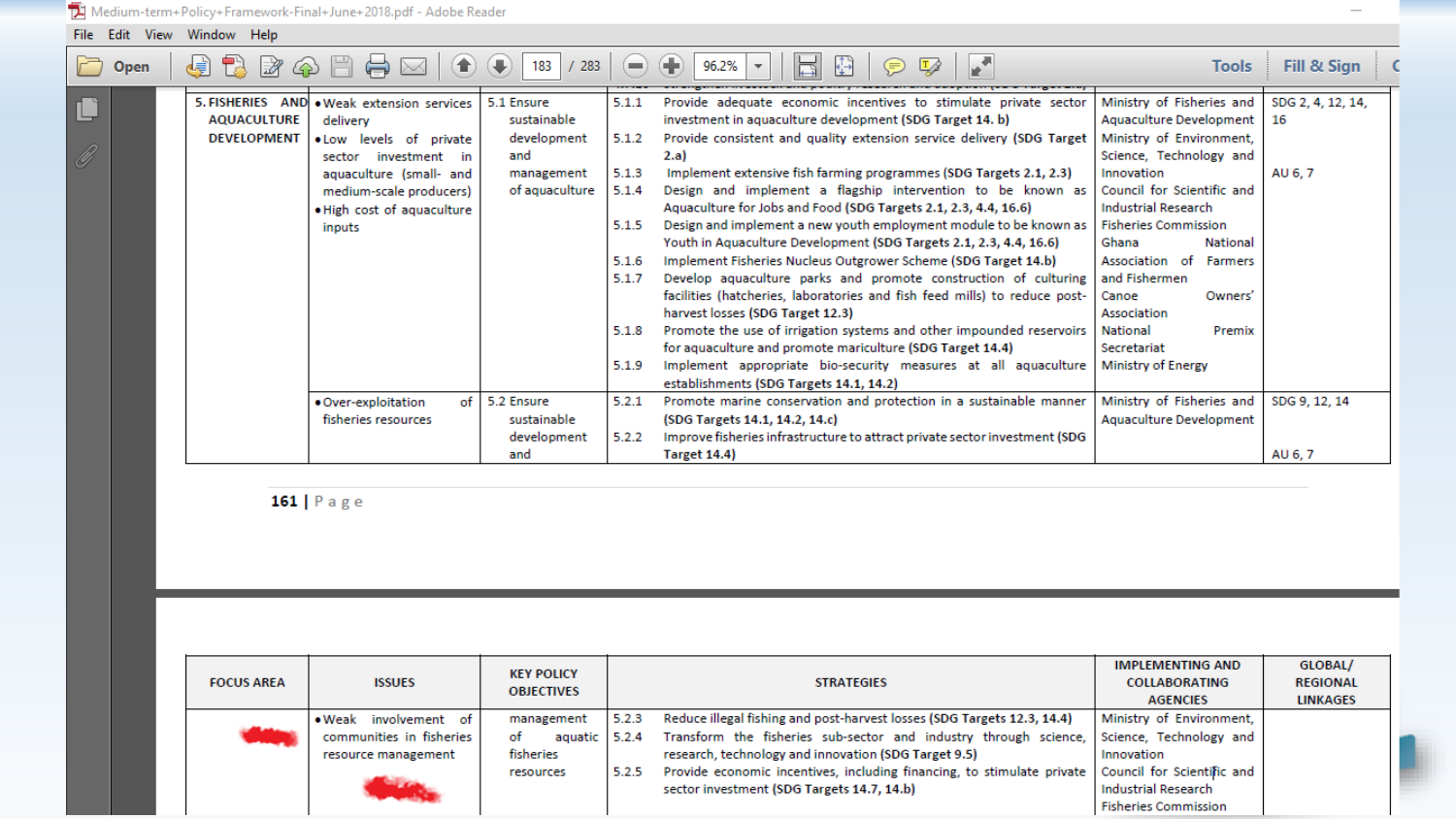



## Identified Policy Issues On Securing Landing Sites

- 1. The MTDF 2018-2021 has not adequately provided for MMDAs, issues on landing sites for adoption
- 2. Landing sites has not also been mentioned under "Protected Areas", or do Landing Sites form part of protected areas?
- 3. The role of MMDAs in the development of landing sites vis-à-vis the Fisheries Commission
- 4. Has the FMP 2015-2019 and FASDP 2011-2016 been reviewed to fit in the MTPF 2018- 2021
- 5. The responsibility of securing fish landing sites and the non decentralized fisheries sector
- **6. Adoption of VGGT Guidelines by Government**